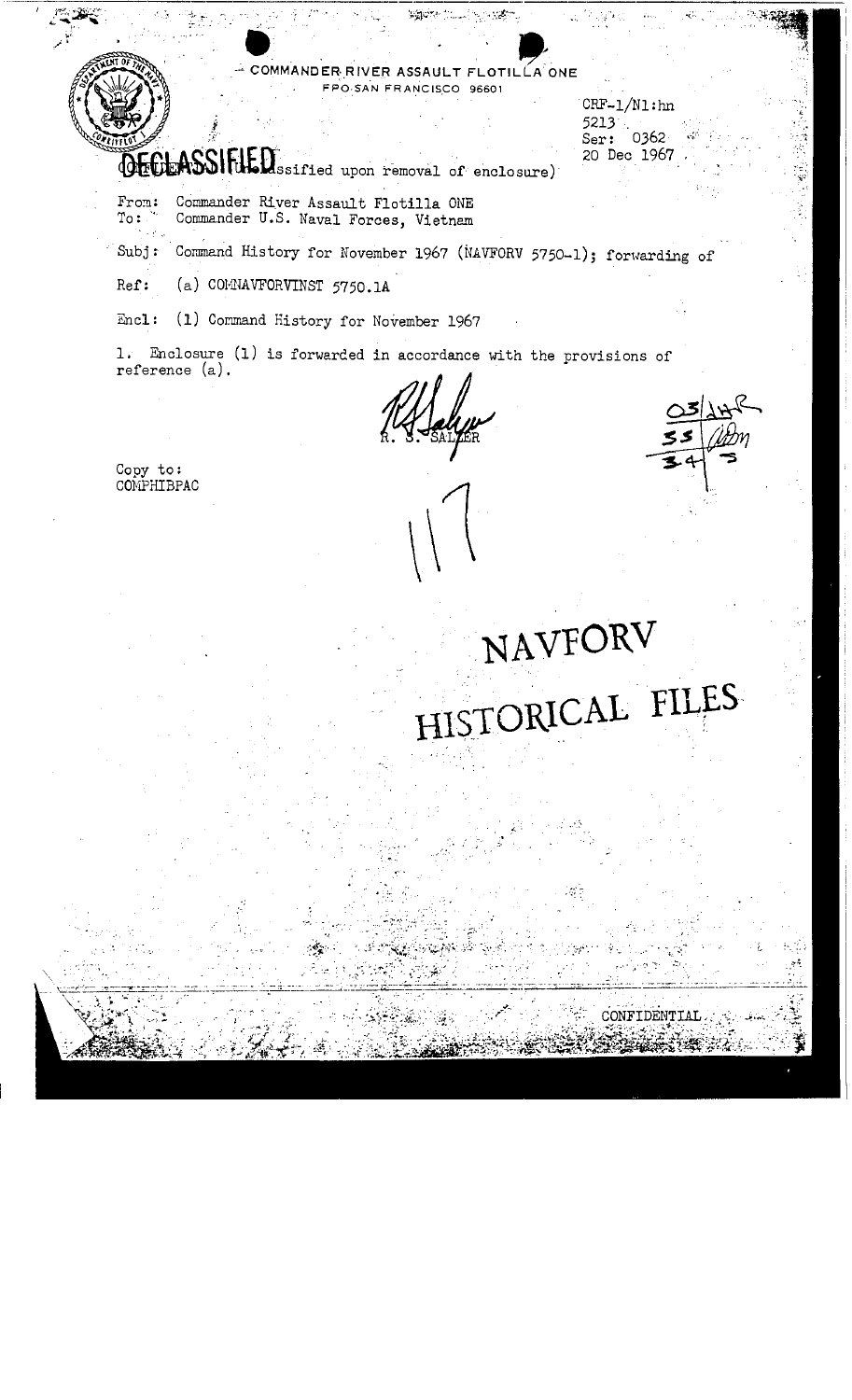## COMRIVFLOT ONE/COMRIVSUPPRON SEVEN 無格ない 348g 受説さ 388.55 (3)

## COMMAND HISTORY - NOVEMBER 1967

BANG A المستقبل فسأعتبض فكأحيط كالمهيج كالمهيئ MRF Operation CORONADO IX commenced 2 November with a one-day search and destroy operation in southeastern Giao Duc District (MY Luong Peninsula) of Dinh Tuong Province. This area was initially targeted by COMNAVFORV due. to attacks on PBR's in the area. Additionally, enemy harassment in the form of mortarings, attacks on RF/PF outposts and road interdiction had been stepped up in the two weeks previous to the operation.

MRF Operation Coronado IX  $(\lambda - 6)$  November) terminated during the reporting period. In the early morning of 5 November five separate areas in Dinh Tuong Province, including Dong Tam and My Tho, came under VC mortar attack. The heaviest attack was directed against the village of Cai Lay (vic XS 230502) which sustained 120 casualties, including 18 friendly KIA. Base on intelligence that the VC 261st Main Force Battalion was responsible for this attack, the MRF area of operations was shifted northeast to an area bounded by N/S Gridlines XS 22/31 and  $E/W$  gridlines XS 50/60.

During the reporting period MRF Operation CORONADO IX (9-11 November) terminated. This operation was conducted in the Cam Son and Ban Long Secret Zones of Dinh Tuong Province to locate and destroy elements of the VC 263rd Main Force Battalion, 514th Provincial Mobile Battalion and VC local forces and installations. The operation marked the initial employment of the 5th Bn Vietnamese Marine Corps as the third maneuver battalion of the Mobile Riverine Force. This battalion, staging from its base camp on the north side of the My Tho River just south of Dong Tam, was supported by RAD 112 throughout the operation. This joining of the Vietnamese Merines with the TF-117 "combat sailor") in operations against the common enemy. represents a milestone in Vietnemese/U.S. cooperation.

On 14 November the MRF conducted a fone-day two-battalion-riverine and airmobile saturation patrolling and search operation In Diffh Tuong Province<br>to enhance the security of Highway 4 and the Dong Tam Bases. TF-117: provided close support to 4-47; Infantry Battalion and 5th Infantry Battalion. When The 5th Infantry Battalion, Who inow functions as a maneuver battalion, The battalion, supported by River Assault Division 112; has quickly adapted to riverine warfare. تجنيز معيز

During the reporting period the Mobile Rivering Force conducted MRF Phased Operation CORONADO IX (18-24 Nov) in VC base areas 470/471 in western. and 9th ARVN divisions. The initial phase of MRF participation involved transit of a riverine assault unit, with 5th VMMC Battalion embarked, from the MRB at Dong Tam to the AO, a distance of 32 miles a This marks the  $\sim$ 

**AK CONFIDENTIAL**